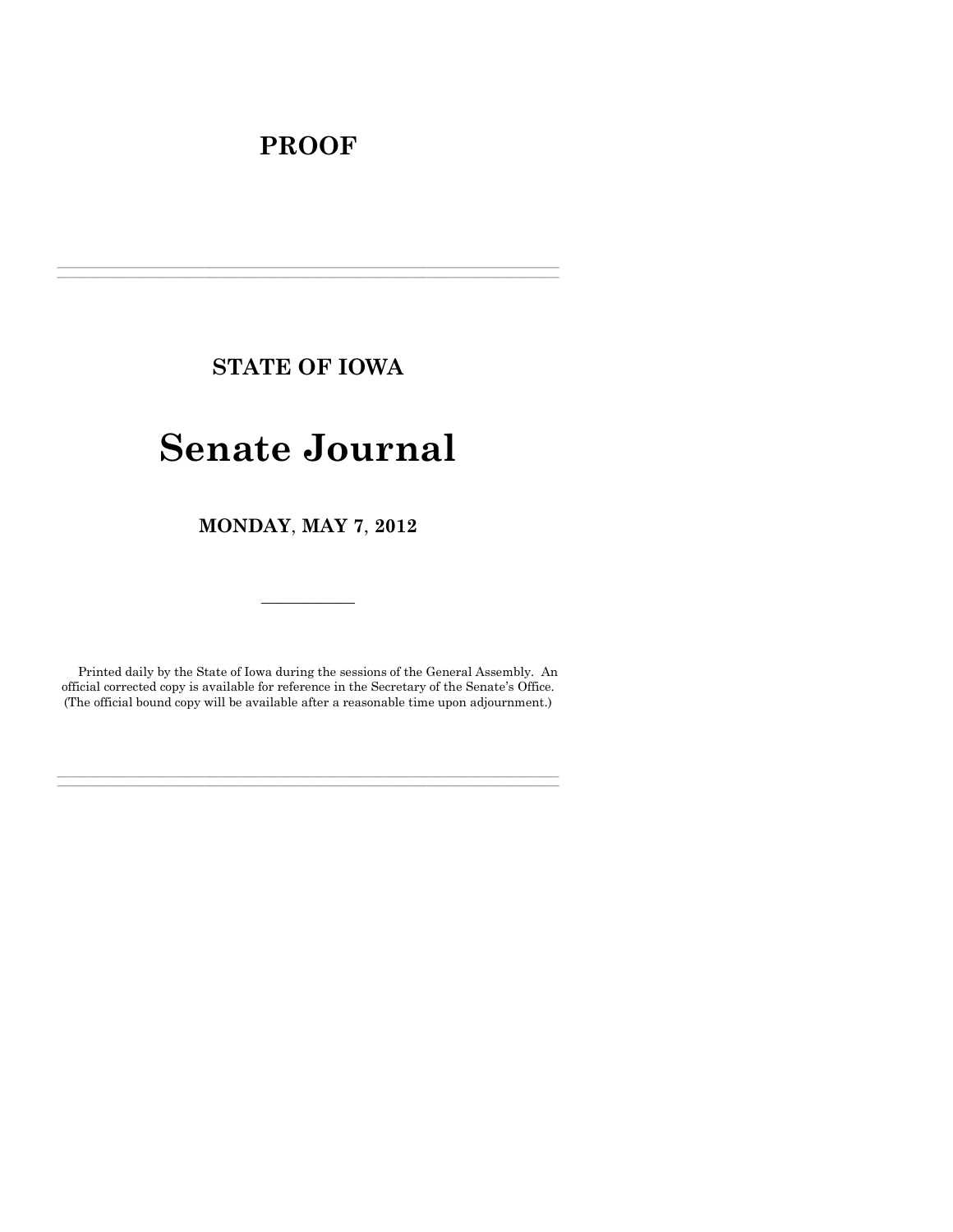# **JOURNAL OF THE SENATE**

 $\overline{\phantom{a}}$ 

ONE HUNDRED TWENTIETH CALENDAR DAY SIXTY-EIGHTH SESSION DAY

Senate Chamber Des Moines, Iowa, Monday, May 7, 2012

The Senate met in regular session at 10:08 a.m., President Kibbie presiding.

Prayer was offered by the Honorable Gene Fraise, member of the Senate from Lee County, Fort Madison, Iowa.

# PLEDGE OF ALLEGIANCE

The Pledge of Allegiance was led by the Honorable Thomas G. Courtney, member of the Senate from Des Moines County, Burlington, Iowa.

The Journal of Thursday, May 3, 2012, was approved.

# HOUSE MESSAGE RECEIVED AND CONSIDERED

The following message was received from the Chief Clerk of the House:

MR. PRESIDENT: I am directed to inform your honorable body that the House has on May 4, 2012, **refused to concur** in the Senate amendment to the following bill in which the concurrence of the House was asked:

**[House File 2465](http://coolice.legis.state.ia.us/Cool-ICE/default.asp?Category=billinfo&Service=Billbook&frame=1&GA=84&hbill=HF2465)**, a bill for an act relating to state and local finances by making and adjusting appropriations, providing for legal responsibilities, and providing for properly related matters, and including effective date and retroactive and other applicability provisions.

The Senate stood at ease at 10:15 a.m. until the fall of the gavel for the purpose of party caucuses.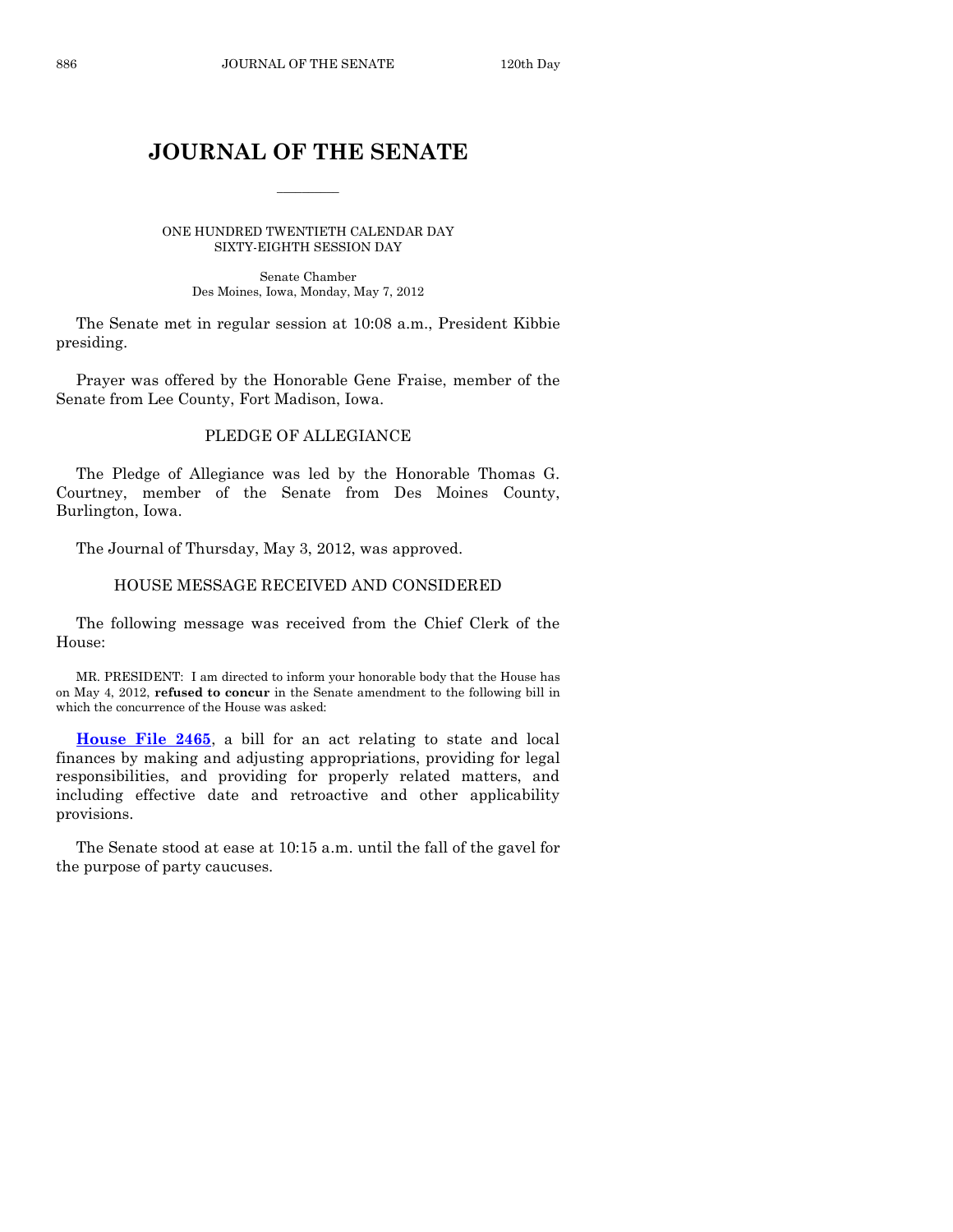The Senate resumed session at 11:33 a.m., President Kibbie presiding.

#### SENATE INSISTS

#### **[House File 2465](http://coolice.legis.state.ia.us/Cool-ICE/default.asp?Category=billinfo&Service=Billbook&frame=1&GA=84&hbill=HF2465)**

Senator Dvorsky called up for consideration **[House File 2465](http://coolice.legis.state.ia.us/Cool-ICE/default.asp?Category=billinfo&Service=Billbook&frame=1&GA=84&hbill=HF2465)**, a bill for an act relating to state and local finances by making and adjusting appropriations, providing for legal responsibilities, and providing for properly related matters, and including effective date and retroactive and other applicability provisions, amended by the Senate, and moved that the Senate insist on its amendment.

The motion prevailed by a voice vote and the Senate **insisted** on its amendment.

# APPOINTMENT OF CONFERENCE COMMITTEE

The Chair announced the following conference committee on **[House File 2465](http://coolice.legis.state.ia.us/Cool-ICE/default.asp?Category=billinfo&Service=Billbook&frame=1&GA=84&hbill=HF2465)** on the part of the Senate: Senators Dvorsky, Chair; Kibbie, Gronstal, Dix, and Kettering.

# HOUSE AMENDMENT TO SENATE AMENDMENT CONSIDERED

#### **[House File 609](http://coolice.legis.state.ia.us/Cool-ICE/default.asp?Category=billinfo&Service=Billbook&frame=1&GA=84&hbill=HF609)**

Senator Hogg called up for consideration **[House File 609](http://coolice.legis.state.ia.us/Cool-ICE/default.asp?Category=billinfo&Service=Billbook&frame=1&GA=84&hbill=HF609)**, a bill for an act relating to the probate and trust codes and state inheritance tax and including applicability provisions, amended by the Senate and further amended by the House in House amendment S–[5182](http://coolice.legis.state.ia.us/Cool-ICE/default.asp?Category=billinfo&Service=Billbook&frame=1&GA=84&hbill=S5182) to Senate amendment H–[8388,](http://coolice.legis.state.ia.us/Cool-ICE/default.asp?Category=billinfo&Service=Billbook&frame=1&GA=84&hbill=H8388) filed April 9, 2012.

Senator Hogg moved that the Senate concur and vote "No" in the House amendment to the Senate amendment.

The motion failed by a voice vote and the Senate **refused to concur** in the House amendment to the Senate amendment.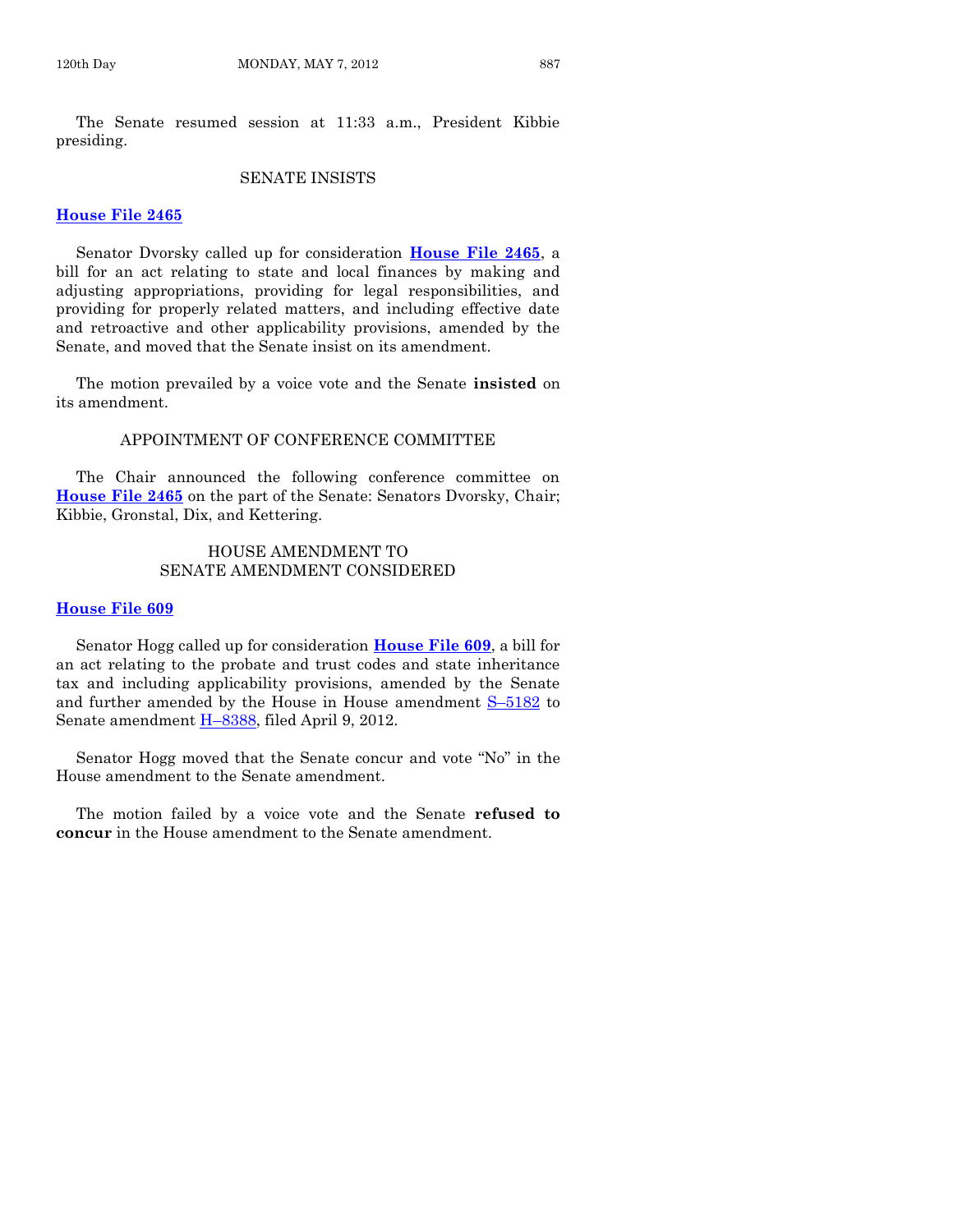# IMMEDIATELY MESSAGED

Senator Gronstal asked and received unanimous consent that **House Files 609** and **2465** be **immediately messaged** to the House.

#### **RECESS**

On motion of Senator Gronstal, the Senate recessed at 11:42 a.m. until 2:30 p.m.

#### AFTERNOON SESSION

The Senate reconvened at 2:37 p.m., President Kibbie presiding.

# HOUSE MESSAGE RECEIVED AND CONSIDERED

The following message was received from the Chief Clerk of the House:

MR. PRESIDENT: I am directed to inform your honorable body that the House has on May 7, 2012, appointed the conference committee to **[House File 2465](http://coolice.legis.state.ia.us/Cool-ICE/default.asp?Category=billinfo&Service=Billbook&frame=1&GA=84&hbill=HF2465)**, a bill for an act relating to state and local finances by making and adjusting appropriations, providing for legal responsibilities, and providing for properly related matters, and including effective date and retroactive and other applicability provisions, and the conference committee members on the part of the House are: the representative from Linn, Representative Wagner, Chair; the representative from Muscatine, Representative Lofgren; the representative from Linn, Representative Tyler Olson; the representative from Polk, Representative Raecker; the representative from Linn, Representative Running-Marquardt.

The Senate stood at ease at 2:39 p.m. until the fall of the gavel for the purpose of party caucuses.

The Senate resumed session at 3:21 p.m., President Kibbie presiding.

# LEAVES OF ABSENCE

Leaves of absence were granted as follows:

Senators Bacon, Chelgren, and Johnson, until they arrive, on request of Senator Behn.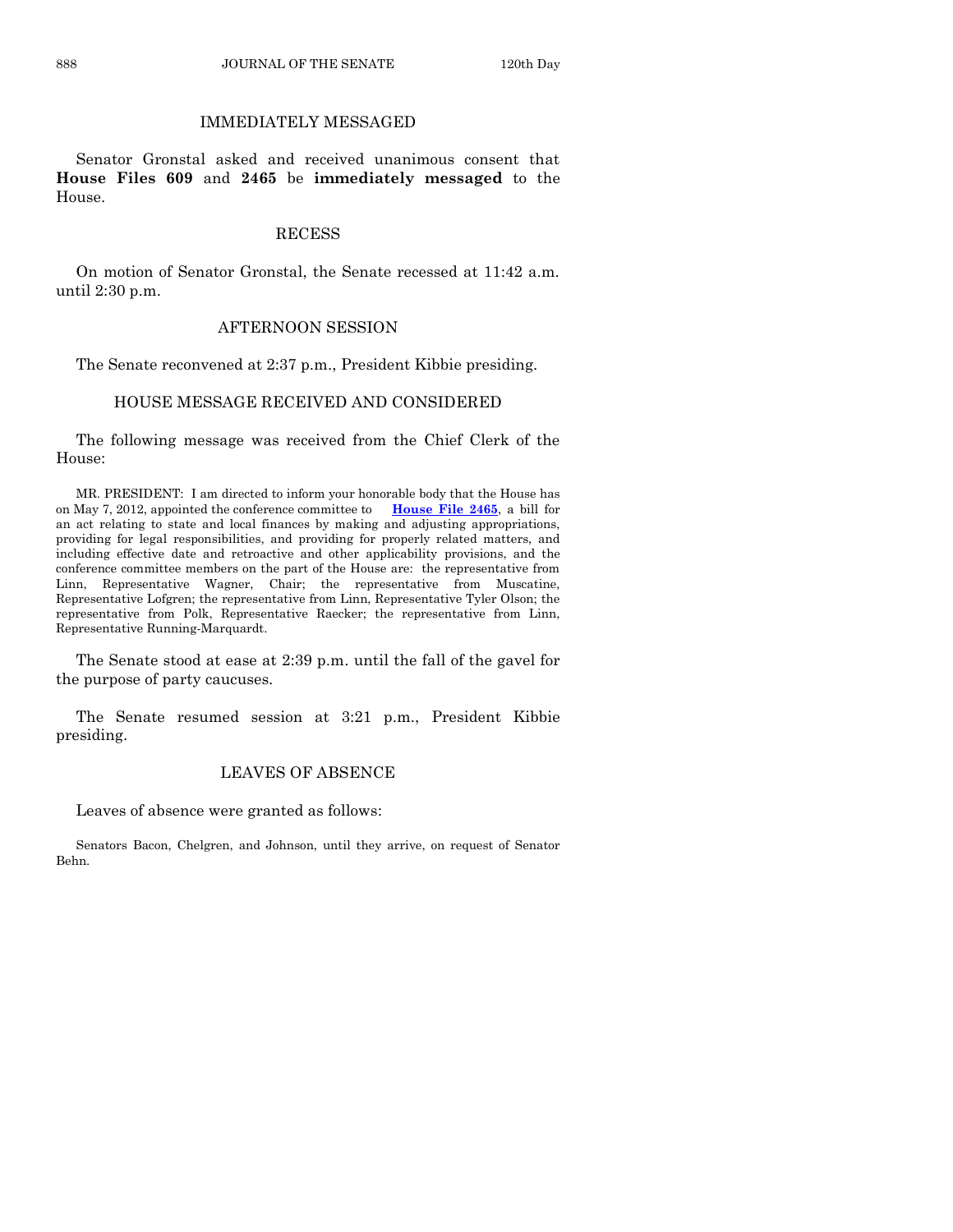# CONFERENCE COMMITTEE REPORT RECEIVED

#### **[Senate File 2313](http://coolice.legis.state.ia.us/Cool-ICE/default.asp?Category=billinfo&Service=Billbook&frame=1&GA=84&hbill=SF2313)**

A conference committee report, signed by the following Senate and House members, was filed May 7, 2012, on **[Senate File 2313](http://coolice.legis.state.ia.us/Cool-ICE/default.asp?Category=billinfo&Service=Billbook&frame=1&GA=84&hbill=SF2313)**, a bill for an act relating to appropriations to certain state departments, agencies, funds, and certain other entities, providing for regulatory authority, and other properly related matters:

On the part of the Senate: On the part of the House:

PAM JOCHUM, Chair RALPH WATTS, Chair MERLIN BARTZ WALT ROGERS TOD R. BOWMAN JEFF SMITH JEFF DANIELSON JONI ERNST

# CONFERENCE COMMITTEE REPORT CONSIDERED

#### **[Senate File 2313](http://coolice.legis.state.ia.us/Cool-ICE/default.asp?Category=billinfo&Service=Billbook&frame=1&GA=84&hbill=SF2313)**

Senator Jochum called up the conference committee report on **[Senate File 2313](http://coolice.legis.state.ia.us/Cool-ICE/default.asp?Category=billinfo&Service=Billbook&frame=1&GA=84&hbill=SF2313)**, a bill for an act relating to appropriations to certain state departments, agencies, funds, and certain other entities, providing for regulatory authority, and other properly related matters, filed on May 7, 2012, and moved its adoption.

The motion prevailed by a voice vote; and the conference committee report, and the recommendations and amendments contained therein, was adopted.

Senator Jochum moved that the bill be read the last time now and placed upon its passage, which motion prevailed by a voice vote, and the bill was read the last time.

On the question "Shall the bill pass?"  $(S.F. 2313)$ , the vote was:

Yeas, 27:

Bolkcom Fraise Kibbie Seng

Beall Dotzler Horn Rielly

Bartz Dearden Hogg Ragan

Black Dvorsky Jochum Schoenjahn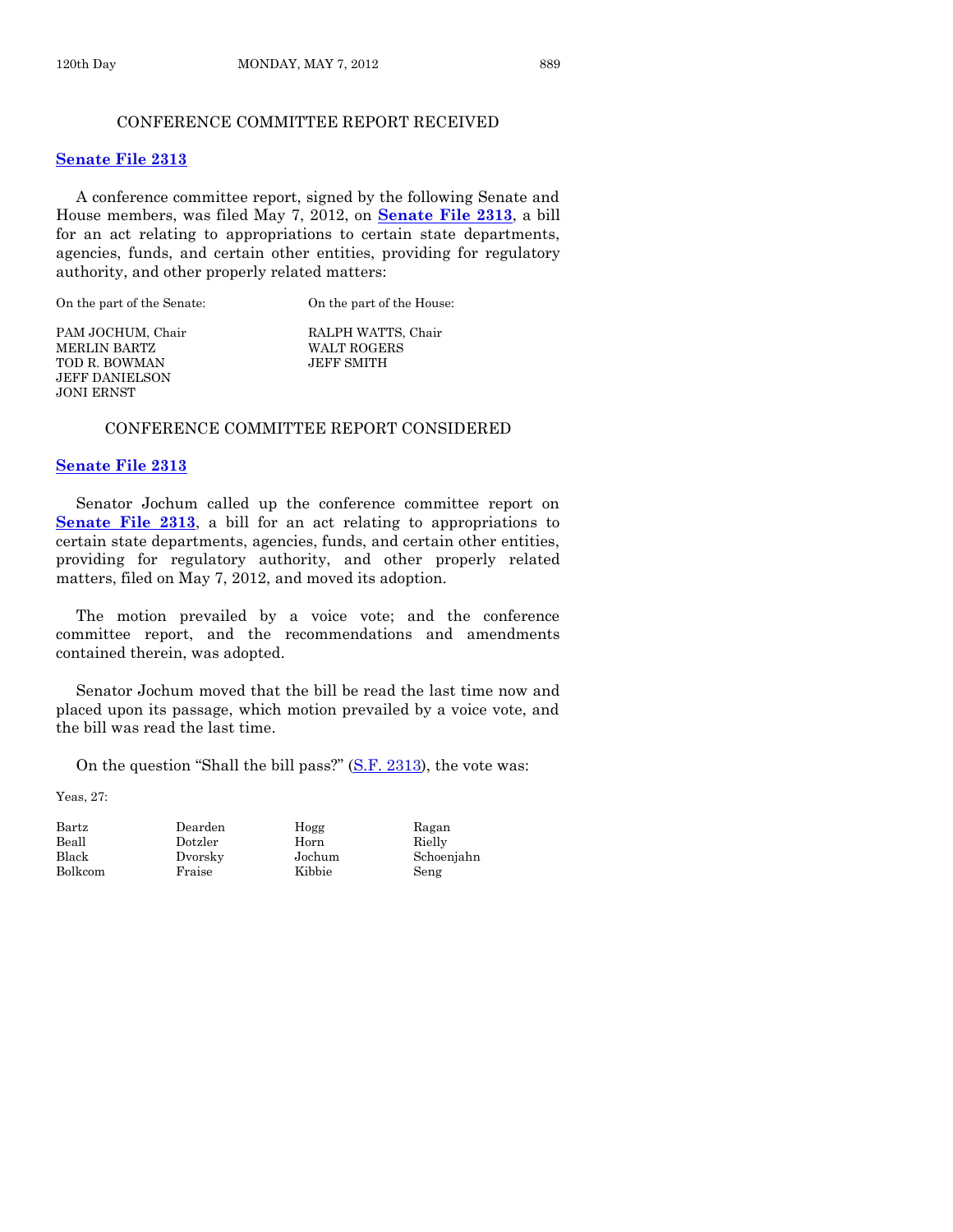| Bowman     | Gronstal   | Mathis    | Sodders  |
|------------|------------|-----------|----------|
| Courtney   | Hancock    | McCoy     | Wilhelm  |
| Danielson  | Hatch      | Quirmbach |          |
| Nays, 20:  |            |           |          |
| Anderson   | Ernst      | Houser    | Smith    |
| Behn       | Feenstra   | Kapucian  | Sorenson |
| Bertrand   | Greiner    | Kettering | Ward     |
| Boettger   | Hahn       | McKinley  | Whitver  |
| Dix        | Hamerlinck | Seymour   | Zaun     |
| Absent, 3: |            |           |          |

Bacon Chelgren Johnson

The bill, having received a constitutional majority, was declared to have passed the Senate and the title was agreed to.

#### CONFERENCE COMMITTEE REPORT RECEIVED

# **[Senate File 2316](http://coolice.legis.state.ia.us/Cool-ICE/default.asp?Category=billinfo&Service=Billbook&frame=1&GA=84&hbill=SF2316)**

A conference committee report, signed by the following Senate and House members, was filed May 7, 2012, on **[Senate File 2316](http://coolice.legis.state.ia.us/Cool-ICE/default.asp?Category=billinfo&Service=Billbook&frame=1&GA=84&hbill=SF2316)**, a bill for an act relating to and making appropriations to state departments and agencies from the rebuild Iowa infrastructure fund, the technology reinvestment fund, the FY 2009 prison bonding fund, and the endowment for Iowa's health restricted capitals fund, providing for related matters, and including effective date and retroactive applicability provisions:

| On the part of the Senate: | On the part of the House: |
|----------------------------|---------------------------|
| MATT MCCOY, Chair          | DAN HUSEMAN, Chair        |
| DARYL BEALL                | <b>ROYD CHAMBERS</b>      |
| ROBERT E. DVORSKY          | <b>DENNIS COHOON</b>      |
|                            | LEE HEIN                  |
|                            | BRIAN QUIRK               |

#### CONFERENCE COMMITTEE REPORT CONSIDERED

#### **[Senate File](http://coolice.legis.state.ia.us/Cool-ICE/default.asp?Category=billinfo&Service=Billbook&frame=1&GA=84&hbill=SF2316) 2316**

Senator McCoy called up the conference committee report on **[Senate File 2316](http://coolice.legis.state.ia.us/Cool-ICE/default.asp?Category=billinfo&Service=Billbook&frame=1&GA=84&hbill=SF2316)**, a bill for an act relating to and making appropriations to state departments and agencies from the rebuild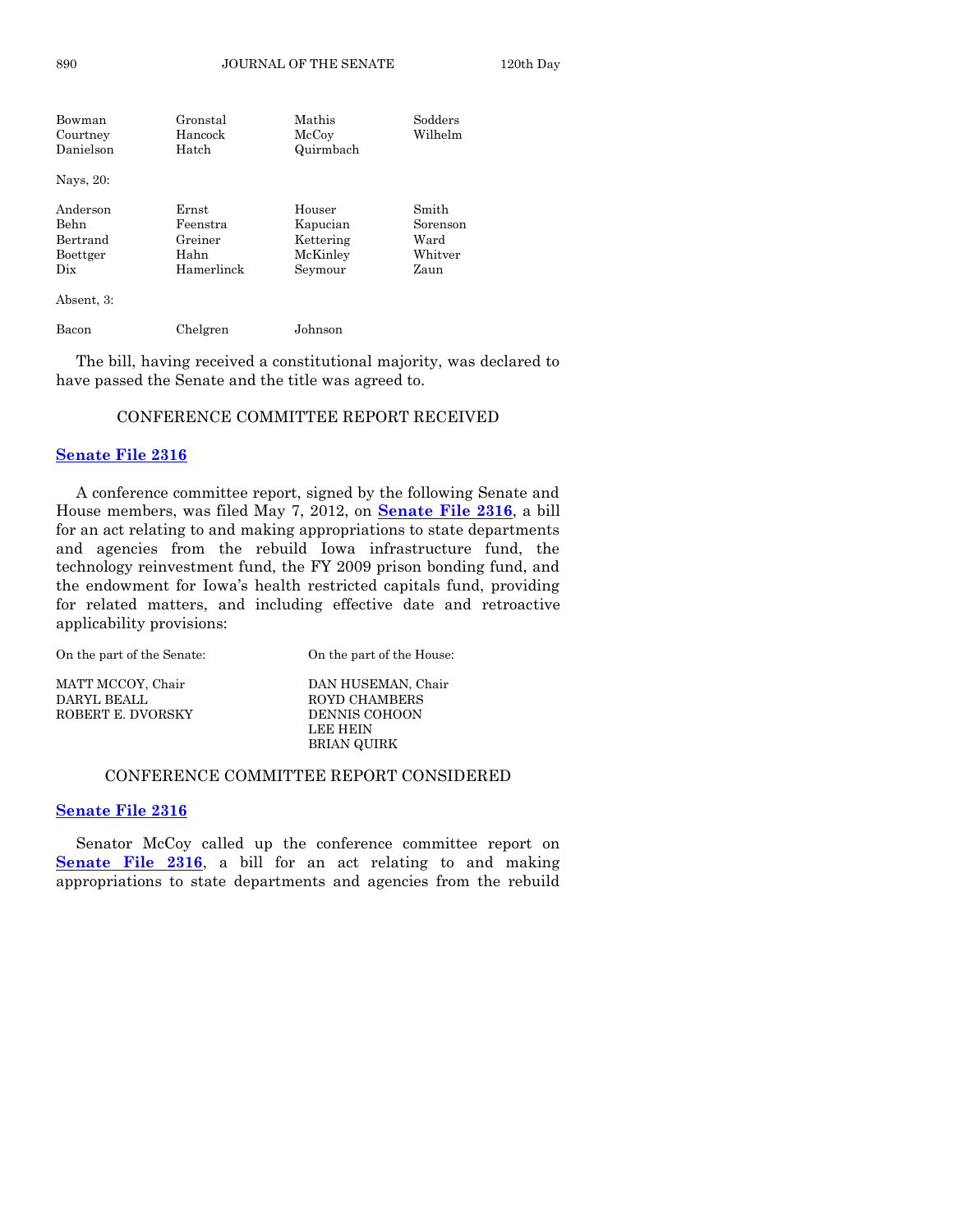Iowa infrastructure fund, the technology reinvestment fund, the FY 2009 prison bonding fund, and the endowment for Iowa's health restricted capitals fund, providing for related matters, and including effective date and retroactive applicability provisions, filed on May 7, 2012, and moved its adoption.

The motion prevailed by a voice vote; and the conference committee report, and the recommendations and amendments contained therein, was adopted.

Senator McCoy moved that the bill be read the last time now and placed upon its passage, which motion prevailed by a voice vote, and the bill was read the last time.

On the question "Shall the bill pass?" [\(S.F. 2316\)](http://coolice.legis.state.ia.us/Cool-ICE/default.asp?Category=billinfo&Service=Billbook&frame=1&GA=84&hbill=SF2316), the vote was:

Yeas, 29:

| Anderson<br>Bartz<br>Beall<br>Bertrand<br>Black<br><b>Bolkcom</b><br>Bowman<br>Courtney<br>Nays, 18: | Danielson<br>Dearden<br>Dotzler<br>Dvorsky<br>Fraise<br>Gronstal<br>Hancock<br>Hatch | Hogg<br>Horn<br>Jochum<br>Kibbie<br>Mathis<br>McCoy<br>Quirmbach<br>Ragan | Rielly<br>Schoenjahn<br>Seng<br>Sodders<br>Wilhelm |
|------------------------------------------------------------------------------------------------------|--------------------------------------------------------------------------------------|---------------------------------------------------------------------------|----------------------------------------------------|
| Behn<br>Boettger<br>Dix<br>Ernst<br>Feenstra<br>Absent, 3:                                           | Greiner<br>Hahn<br>Hamerlinck<br>Houser<br>Kapucian                                  | Kettering<br>McKinley<br>Seymour<br>Smith<br>Sorenson                     | Ward<br>Whitver<br>Zaun                            |
| Bacon                                                                                                | Chelgren                                                                             | Johnson                                                                   |                                                    |

The bill, having received a constitutional majority, was declared to have passed the Senate and the title, as amended, was agreed to.

# CONFERENCE COMMITTEE REPORT RECEIVED

#### **[Senate File 2321](http://coolice.legis.state.ia.us/Cool-ICE/default.asp?Category=billinfo&Service=Billbook&frame=1&GA=84&hbill=SF2321)**

A conference committee report, signed by the following Senate and House members, was filed May 7, 2012, on **[Senate File 2321](http://coolice.legis.state.ia.us/Cool-ICE/default.asp?Category=billinfo&Service=Billbook&frame=1&GA=84&hbill=SF2321)**, a bill for an act relating to the funding of, the operation of, and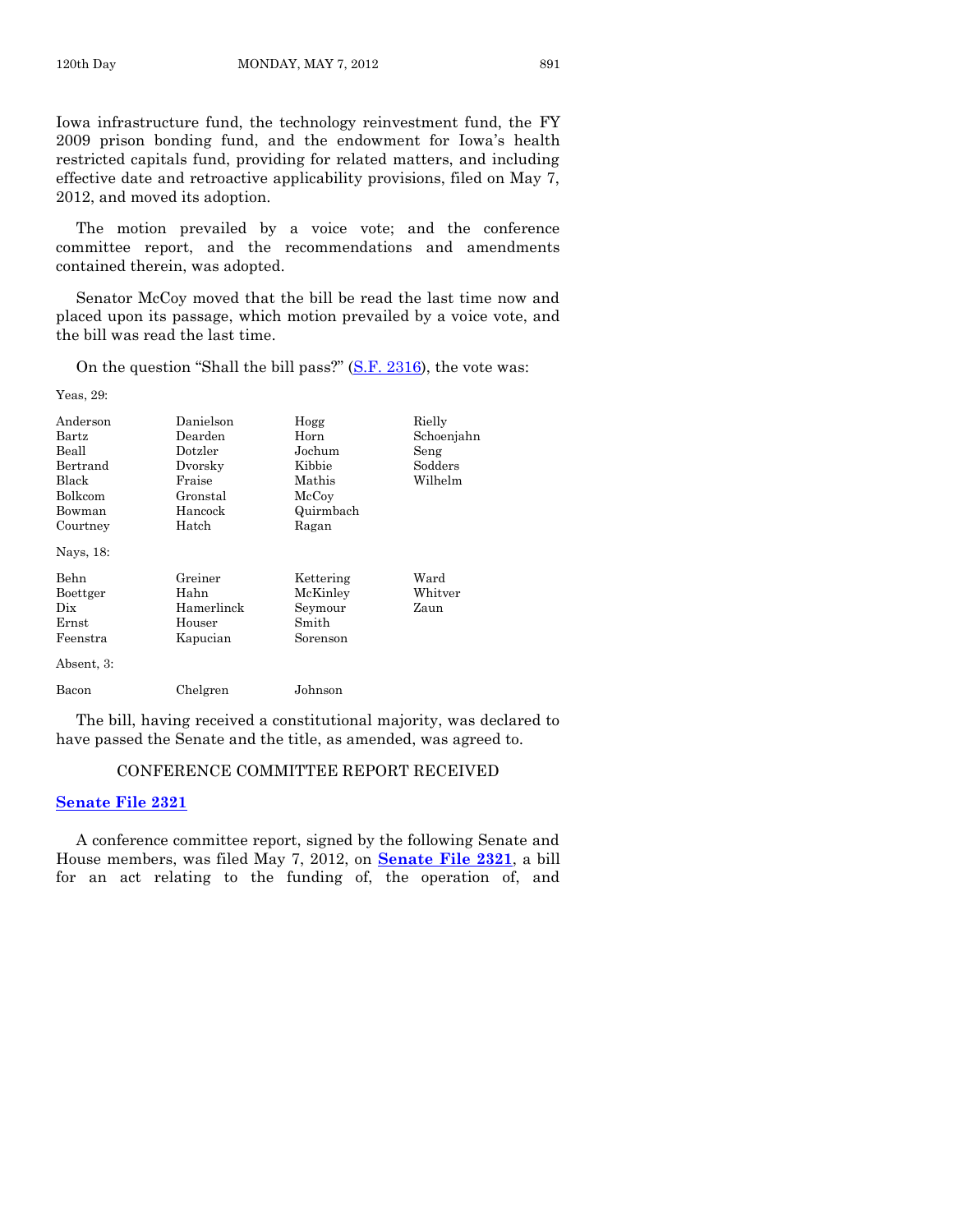appropriation of moneys to the college student aid commission, the department for the blind, the department of education, and the state board of regents, and providing effective date provisions:

On the part of the Senate: On the part of the House: BRIAN SCHOENJAHN, Chair CECIL DOLECHECK, Chair WALLY E. HORN PETER COWNIE HERMAN C. QUIRMBACH RON JORGENSEN NATE WILLEMS CINDY WINCKLER

#### CONFERENCE COMMITTEE REPORT CONSIDERED

#### **[Senate File 2321](http://coolice.legis.state.ia.us/Cool-ICE/default.asp?Category=billinfo&Service=Billbook&frame=1&GA=84&hbill=SF2321)**

Senator Schoenjahn called up the conference committee report on **[Senate File 2321](http://coolice.legis.state.ia.us/Cool-ICE/default.asp?Category=billinfo&Service=Billbook&frame=1&GA=84&hbill=SF2321)**, a bill for an act relating to the funding of, the operation of, and appropriation of moneys to the college student aid commission, the department for the blind, the department of education, and the state board of regents, and providing effective date provisions, filed on May 7, 2012, and moved its adoption.

The motion prevailed by a voice vote; and the conference committee report, and the recommendations and amendments contained therein, was adopted.

Senator Schoenjahn moved that the bill be read the last time now and placed upon its passage, which motion prevailed by a voice vote, and the bill was read the last time.

On the question "Shall the bill pass?" [\(S.F. 2321\)](http://coolice.legis.state.ia.us/Cool-ICE/default.asp?Category=billinfo&Service=Billbook&frame=1&GA=84&hbill=SF2321), the vote was:

Yeas, 28:

| $\rm{Bartz}$ | Dearden    | Hatch  | Quirmbach  |
|--------------|------------|--------|------------|
| Beall        | Dotzler    | Hogg   | Ragan      |
| Black        | Dvorsky    | Horn   | Rielly     |
| Bolkcom      | Fraise     | Jochum | Schoenjahn |
| Bowman       | Gronstal   | Kibbie | Seng       |
| Courtney     | Hamerlinck | Mathis | Sodders    |
| Danielson    | Hancock    | McCoy  | Wilhelm    |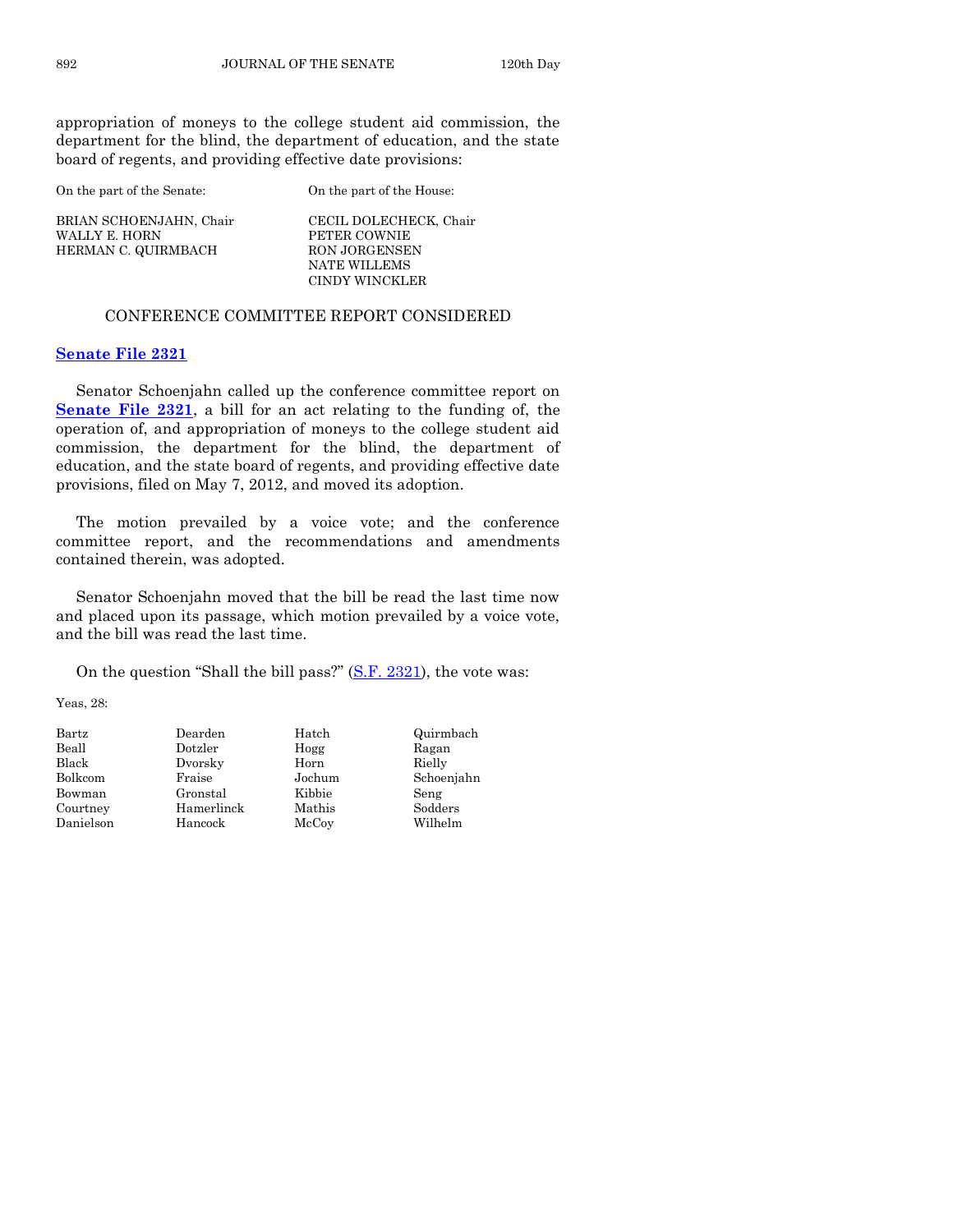Nays, 19:

| Anderson       | Ernst    | Kapucian  | Sorenson |
|----------------|----------|-----------|----------|
| Behn           | Feenstra | Kettering | Ward     |
| Bertrand       | Greiner  | McKinley  | Whitver  |
| Boettger       | Hahn     | Seymour   | Zaun     |
| $_{\rm \,pix}$ | Houser   | Smith     |          |
| Absent, 3:     |          |           |          |
| Bacon          | Chelgren | Johnson   |          |

The bill, having received a constitutional majority, was declared to have passed the Senate and the title was agreed to.

# IMMEDIATELY MESSAGED

Senator Gronstal asked and received unanimous consent that **Senate Files 2313**, **2316**, and **2321** be **immediately messaged** to the House.

# SENATE INSISTS

# **[Senate File 466](http://coolice.legis.state.ia.us/Cool-ICE/default.asp?Category=billinfo&Service=Billbook&frame=1&GA=84&hbill=SF466)**

Senator McCoy called up for consideration **[Senate File 466](http://coolice.legis.state.ia.us/Cool-ICE/default.asp?Category=billinfo&Service=Billbook&frame=1&GA=84&hbill=SF466)**, a bill for an act relating to residential contractors and providing a penalty, amended by the House, further amended by the Senate, and moved that the Senate insist on its amendment.

The motion prevailed by a voice vote and the Senate **insisted** on its amendment.

# APPOINTMENT OF CONFERENCE COMMITTEE

The Chair announced the following conference committee on **[Senate File 466](http://coolice.legis.state.ia.us/Cool-ICE/default.asp?Category=billinfo&Service=Billbook&frame=1&GA=84&hbill=SF466)** on the part of the Senate: Senators McCoy, Chair; Courtney, Jochum, Anderson, and Bertrand.

#### IMMEDIATELY MESSAGED

Senator Gronstal asked and received unanimous consent that **[Senate File 466](http://coolice.legis.state.ia.us/Cool-ICE/default.asp?Category=billinfo&Service=Billbook&frame=1&GA=84&hbill=SF466)** be **immediately messaged** to the House.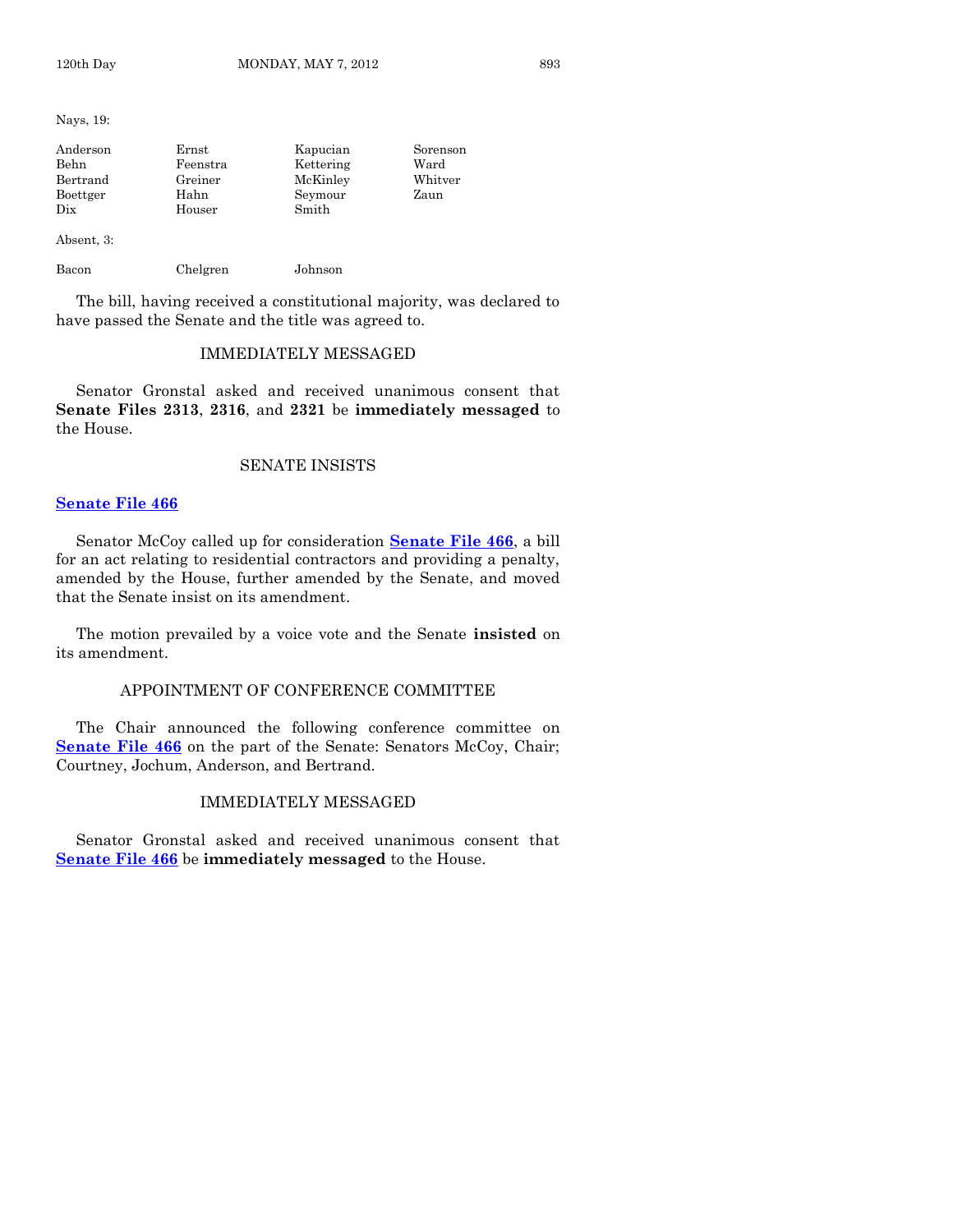The Senate stood at ease at 3:41 p.m. until the fall of the gavel.

The Senate resumed session at 4:30 p.m., President Kibbie presiding.

#### **RECESS**

On motion of Senator Gronstal, the Senate recessed at 4:31 p.m. until the completion of a meeting of the committee on Judiciary.

# RECONVENED

The Senate reconvened at 5:03 p.m., President Kibbie presiding.

The Senate stood at ease at 5:04 p.m. until the fall of the gavel for the purpose of a Democratic party caucus.

The Senate resumed session at 5:48 p.m., President Kibbie presiding.

# HOUSE MESSAGES RECEIVED AND CONSIDERED

The following messages were received from the Chief Clerk of the House:

MR. PRESIDENT: I am directed to inform your honorable body that the House has on May 7, 2012, **adopted** the conference committee report **and passed [House File](http://coolice.legis.state.ia.us/Cool-ICE/default.asp?Category=billinfo&Service=Billbook&frame=1&GA=84&hbill=HF2337)  [2337](http://coolice.legis.state.ia.us/Cool-ICE/default.asp?Category=billinfo&Service=Billbook&frame=1&GA=84&hbill=HF2337)**, a bill for an act relating to appropriations to the department of cultural affairs, the economic development authority, certain board of regents institutions, the department of workforce development, the Iowa finance authority, and the public employment relations board, providing for other properly related matters, including effective date and retroactive and other applicability provisions.

ALSO: That the House has on May 7, 2012, **adopted** the conference committee report **and passed [House File 2338](http://coolice.legis.state.ia.us/Cool-ICE/default.asp?Category=billinfo&Service=Billbook&frame=1&GA=84&hbill=HF2338)**, a bill for an act relating to appropriations to the judicial branch.

# LEAVE OF ABSENCE

Leave of absence was granted as follows:

Senator Behn, until he returns, on request of Senator Zaun.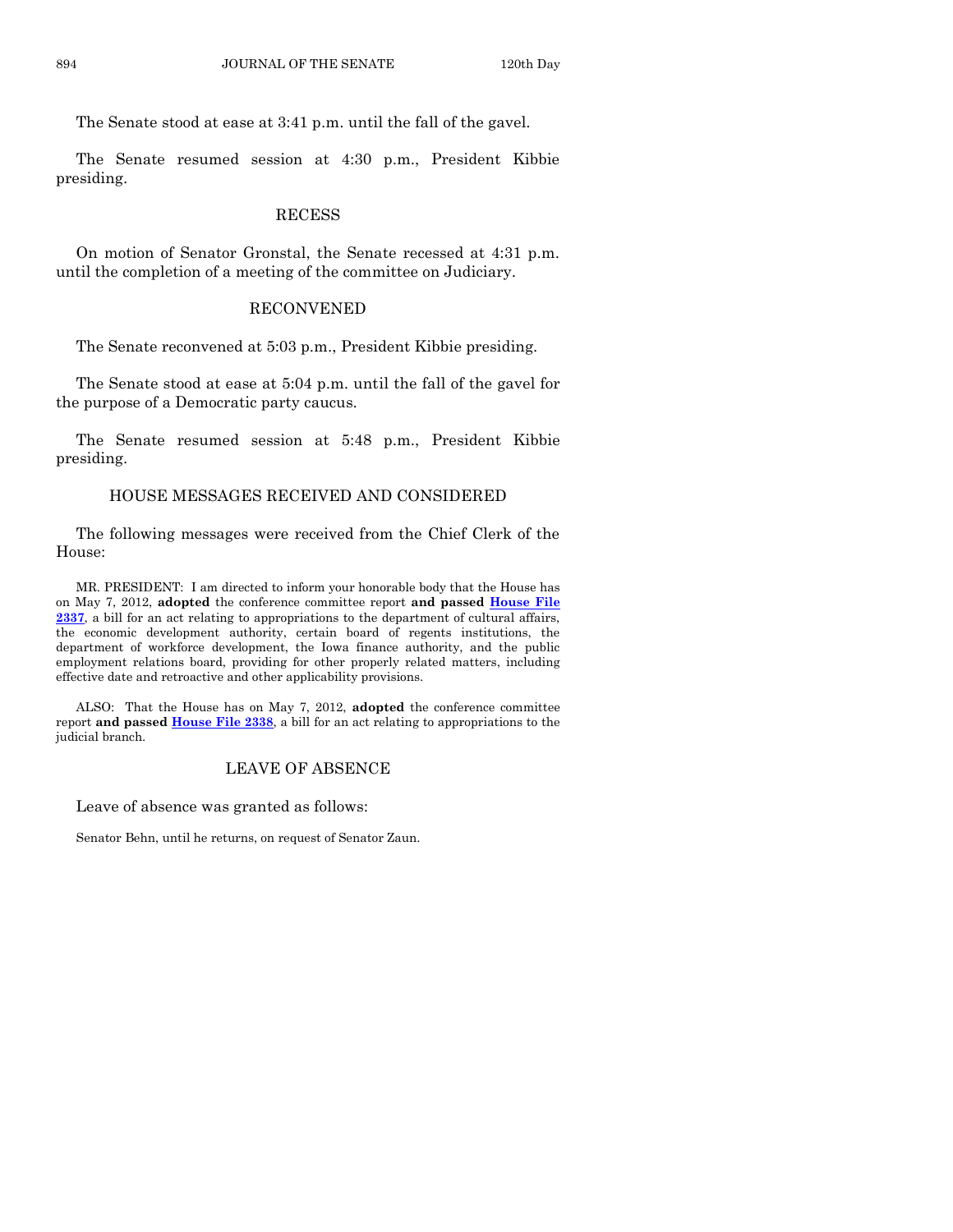# CONFERENCE COMMITTEE REPORT RECEIVED

#### **[House File 2338](http://coolice.legis.state.ia.us/Cool-ICE/default.asp?Category=billinfo&Service=Billbook&frame=1&GA=84&hbill=HF2338)**

A conference committee report, signed by the following Senate and House members, was filed May 7, 2012, on **[House File 2338](http://coolice.legis.state.ia.us/Cool-ICE/default.asp?Category=billinfo&Service=Billbook&frame=1&GA=84&hbill=HF2338)**, a bill for an act relating to appropriations to the judicial branch:

On the part of the Senate: On the part of the House:

ROBERT M. HOGG, Chair GARY WORTHAN, Chair EUGENE S. FRAISE TOM HANCOCK LANCE HORBACH STEVE KETTERING TODD TAYLOR

MARY WOLFE

# CONFERENCE COMMITTEE REPORT CONSIDERED

#### **[House File 2338](http://coolice.legis.state.ia.us/Cool-ICE/default.asp?Category=billinfo&Service=Billbook&frame=1&GA=84&hbill=HF2338)**

Senator Hogg called up the conference committee report on **[House](http://coolice.legis.state.ia.us/Cool-ICE/default.asp?Category=billinfo&Service=Billbook&frame=1&GA=84&hbill=HF2338)  [File 2338](http://coolice.legis.state.ia.us/Cool-ICE/default.asp?Category=billinfo&Service=Billbook&frame=1&GA=84&hbill=HF2338)**, a bill for an act relating to appropriations to the judicial branch, filed on May 7, 2012, and moved its adoption.

The motion prevailed by a voice vote; and the conference committee report, and the recommendations and amendments contained therein, was adopted.

Senator Hogg moved that the bill be read the last time now and placed upon its passage, which motion prevailed by a voice vote, and the bill was read the last time.

On the question "Shall the bill pass?"  $(H.F. 2338)$ , the vote was:

Yeas, 26:

| Beall        |
|--------------|
| <b>Black</b> |
| Bolkcom      |
| Bowman       |
| Courtney     |
| Danielson    |
| Dearden      |

er Beall Dotzler Horn Bielly<br>Black Dvorsky Jochum Schoei Bolkcom Fraise Kibbie Seng Gronstal Mathis Sodders Hancock McCoy Wilhelm Hatch Quirmbach Hogg Ragan

Brook Dochum Schoenjahn<br>Back Seng Seng<br>Traise Seng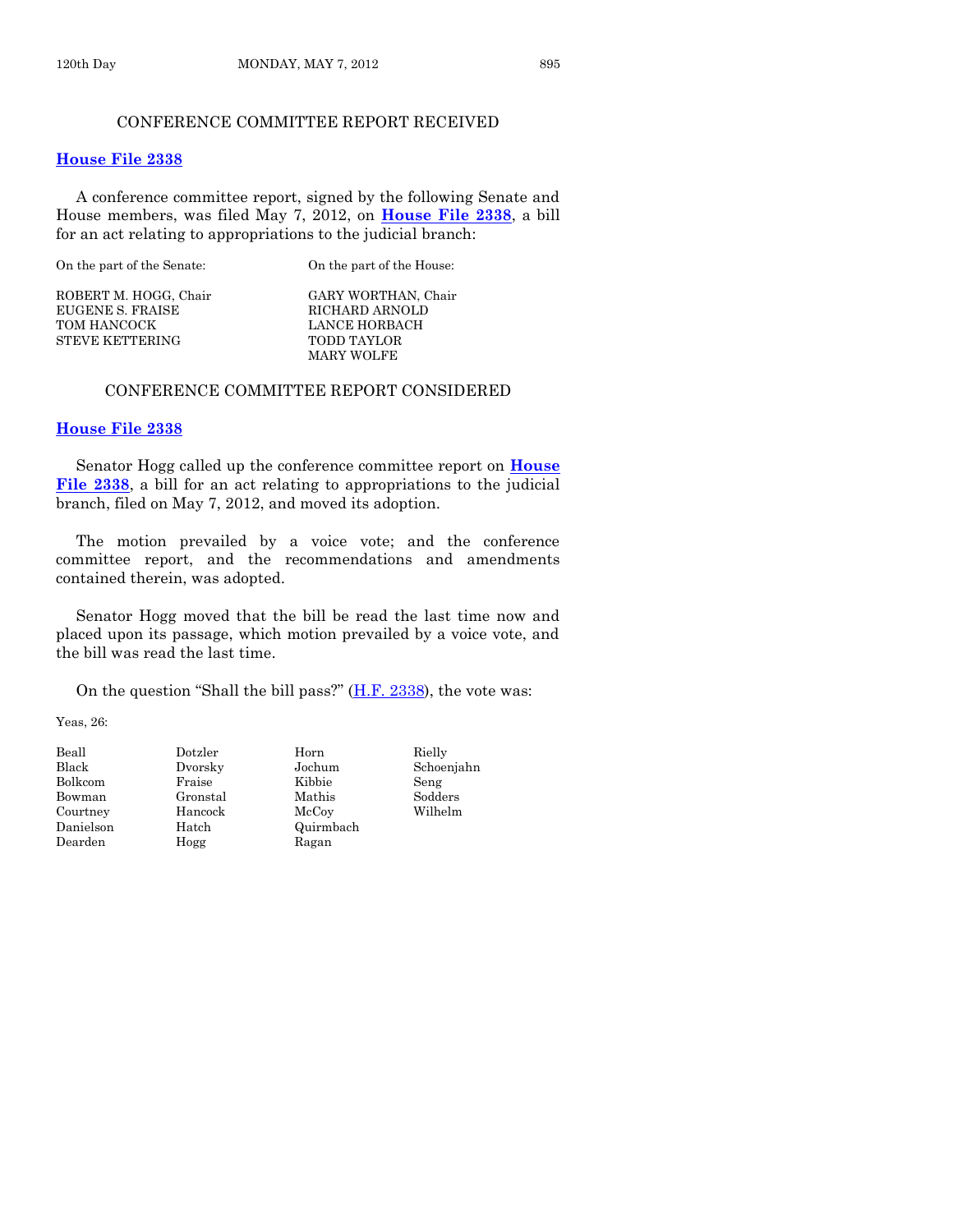Nays, 20:

| Anderson<br>Bartz<br>Bertrand<br>Boettger<br>Dix<br>Absent, 4: | Ernst<br>Feenstra<br>Greiner<br>Hahn<br>Hamerlinck | Houser<br>Kapucian<br>Kettering<br>McKinley<br>Seymour | Smith<br>Sorenson<br>Ward<br>Whitver<br>Zaun |
|----------------------------------------------------------------|----------------------------------------------------|--------------------------------------------------------|----------------------------------------------|
| Bacon                                                          | Behn                                               | Chelgren                                               | Johnson                                      |

The bill, having received a constitutional majority, was declared to have passed the Senate and the title was agreed to.

# CONFERENCE COMMITTEE REPORT RECEIVED

#### **[House File 2337](http://coolice.legis.state.ia.us/Cool-ICE/default.asp?Category=billinfo&Service=Billbook&frame=1&GA=84&hbill=HF2337)**

A conference committee report, signed by the following Senate and House members, was filed May 7, 2012, on **[House File 2337](http://coolice.legis.state.ia.us/Cool-ICE/default.asp?Category=billinfo&Service=Billbook&frame=1&GA=84&hbill=HF2337)**, a bill for an act relating to appropriations to the department of cultural affairs, the economic development authority, certain board of regents institutions, the department of workforce development, the Iowa finance authority, and the public employment relations board, providing for other properly related matters, including effective date and retroactive and other applicability provisions:

On the part of the Senate: On the part of the House:

WILLIAM DOTZLER, Chair JASON SCHULTZ, Chair LIZ MATHIS CHIP BALTIMORE JOE M. SENG CHRIS HALL

CHIP BALTIMORE DAVE JACOBY JEREMY TAYLOR

# CONFERENCE COMMITTEE REPORT CONSIDERED

#### **[House File 2337](http://coolice.legis.state.ia.us/Cool-ICE/default.asp?Category=billinfo&Service=Billbook&frame=1&GA=84&hbill=HF2337)**

Senator Dotzler called up the conference committee report on **[House File 2337](http://coolice.legis.state.ia.us/Cool-ICE/default.asp?Category=billinfo&Service=Billbook&frame=1&GA=84&hbill=HF2337)**, a bill for an act relating to appropriations to the department of cultural affairs, the economic development authority, certain board of regents institutions, the department of workforce development, the Iowa finance authority, and the public employment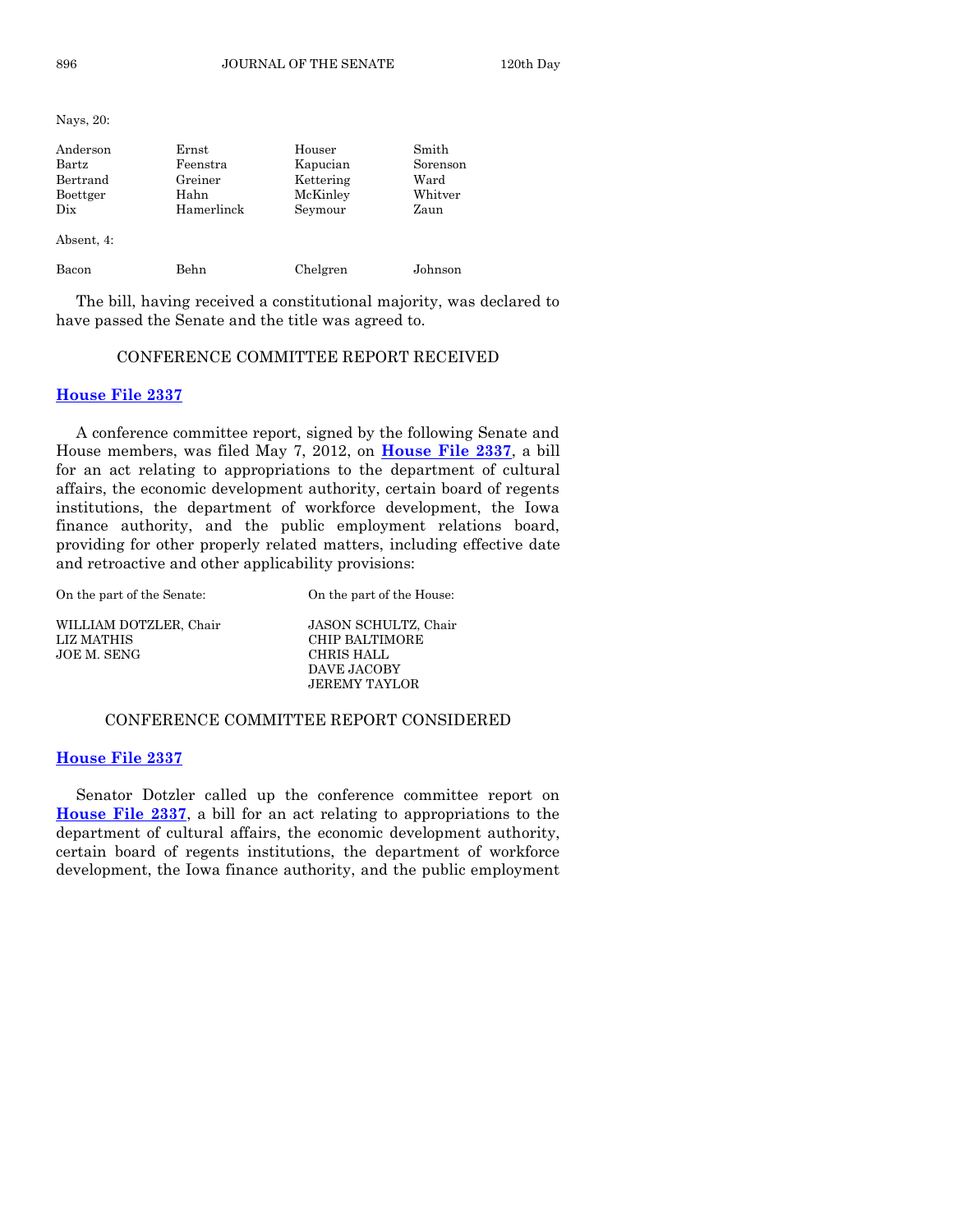The motion prevailed by a voice vote; and the conference committee report, and the recommendations and amendments contained therein, was adopted.

Senator Dotzler moved that the bill be read the last time now and placed upon its passage, which motion prevailed by a voice vote, and the bill was read the last time.

On the question "Shall the bill pass?"  $(H.F. 2337)$ , the vote was:

Yeas, 32:

| Anderson   | Danielson   | Hatch    | Quirmbach  |
|------------|-------------|----------|------------|
| Bartz      | Dearden     | Hogg     | Ragan      |
| Beall      | Dotzler     | Horn     | Rielly     |
| Bertrand   | Dvorsky     | Houser   | Schoenjahn |
| Black      | $\rm Ernst$ | Jochum   | Seng       |
| Bolkcom    | Fraise      | Kibbie   | Sodders    |
| Bowman     | Gronstal    | Mathis   | Ward       |
| Courtney   | Hancock     | McCoy    | Wilhelm    |
| Nays, 14:  |             |          |            |
| Boettger   | Hahn        | McKinley | Whitver    |
| Dix        | Hamerlinck  | Seymour  | Zaun       |
| Feenstra   | Kapucian    | Smith    |            |
| Greiner    | Kettering   | Sorenson |            |
| Absent, 4: |             |          |            |
| Bacon      | Behn        | Chelgren | Johnson    |

The bill, having received a constitutional majority, was declared to have passed the Senate and the title, as amended, was agreed to.

# IMMEDIATELY MESSAGED

Senator Gronstal asked and received unanimous consent that **House Files 2337** and **2338** be **immediately messaged** to the House.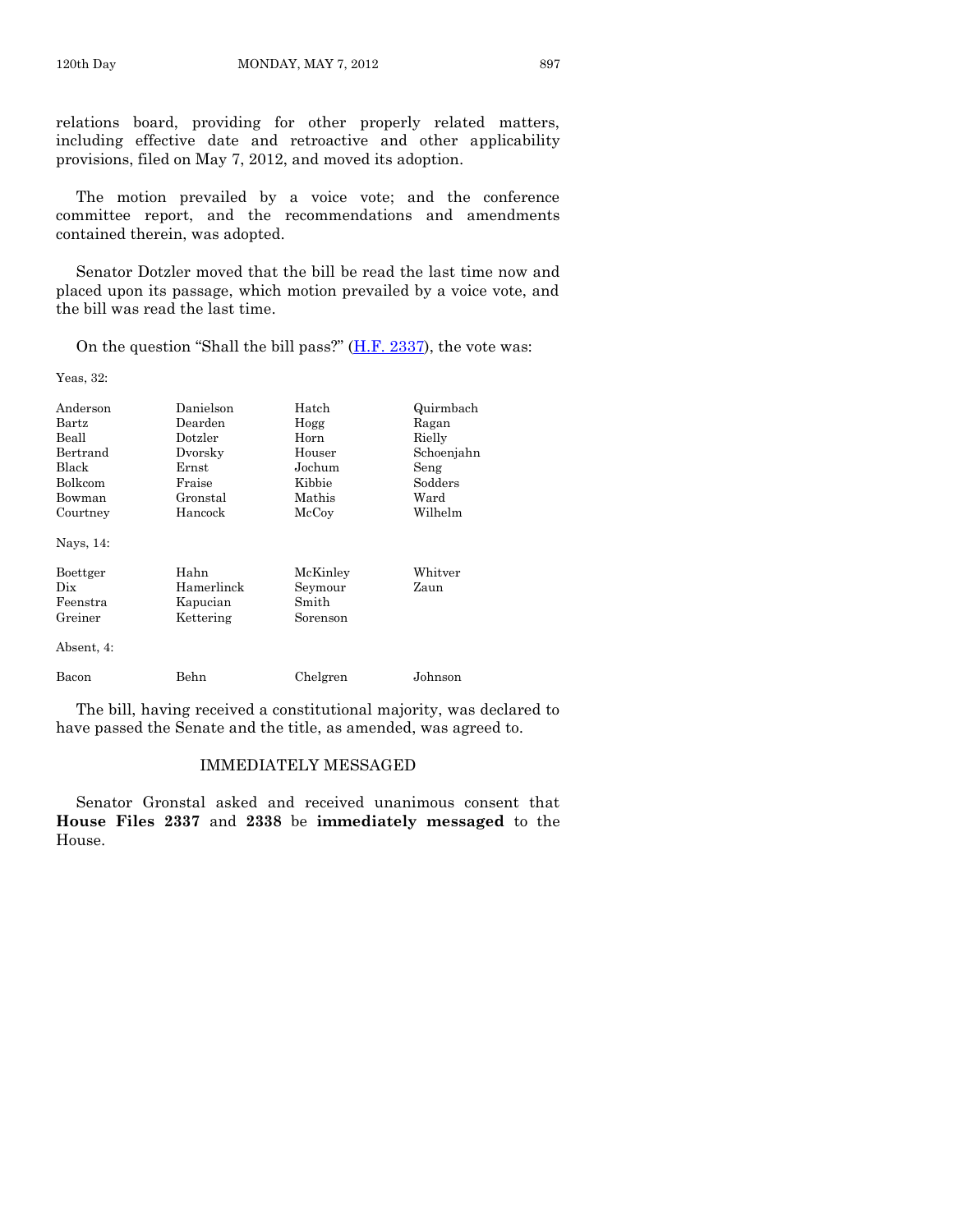# FINAL COMMITTEE REPORT OF BILL ACTION

# **JUDICIARY**

**Bill Title:** [SENATE FILE 2343,](http://coolice.legis.state.ia.us/Cool-ICE/default.asp?Category=billinfo&Service=Billbook&frame=1&GA=84&hbill=SF2343) a bill for an act making changes to the controlled substance schedules, applying penalties, and including effective date provisions.

**Recommendation:** DO PASS.

**Final Vote:** Ayes, 12: Fraise, Hogg, Boettger, Dix, Dvorsky, Hancock, Horn, Jochum, Sodders, Sorenson, Ward, and Whitver. Nays, none. Present, 1: Quirmbach. Absent, none.

**Fiscal Note:** NOT REQUIRED UNDER JOINT RULE 17.

# LEAVE OF ABSENCE

Leave of absence was granted as follows:

Senator Quirmbach, until he returns, on request of Senator Gronstal.

# CONSIDERATION OF BILL (Regular Calendar)

Senator Gronstal asked and received unanimous consent to take up for consideration [Senate File 2343.](http://coolice.legis.state.ia.us/Cool-ICE/default.asp?Category=billinfo&Service=Billbook&frame=1&GA=84&hbill=SF2343)

# **[Senate File 2343](http://coolice.legis.state.ia.us/Cool-ICE/default.asp?Category=billinfo&Service=Billbook&frame=1&GA=84&hbill=SF2343)**

On motion of Senator Fraise, **[Senate File 2343](http://coolice.legis.state.ia.us/Cool-ICE/default.asp?Category=billinfo&Service=Billbook&frame=1&GA=84&hbill=SF2343)**, a bill for an act making changes to the controlled substance schedules, applying penalties, and including effective date provisions, with report of committee recommending passage, was taken up for consideration.

[\(Senate File 2343](http://coolice.legis.state.ia.us/Cool-ICE/default.asp?Category=billinfo&Service=Billbook&frame=1&GA=84&hbill=SF2343) was deferred.)

The Senate stood at ease at 6:02 p.m. until the fall of the gavel for the purpose of party caucuses.

The Senate resumed session at 6:27 p.m., President Kibbie presiding.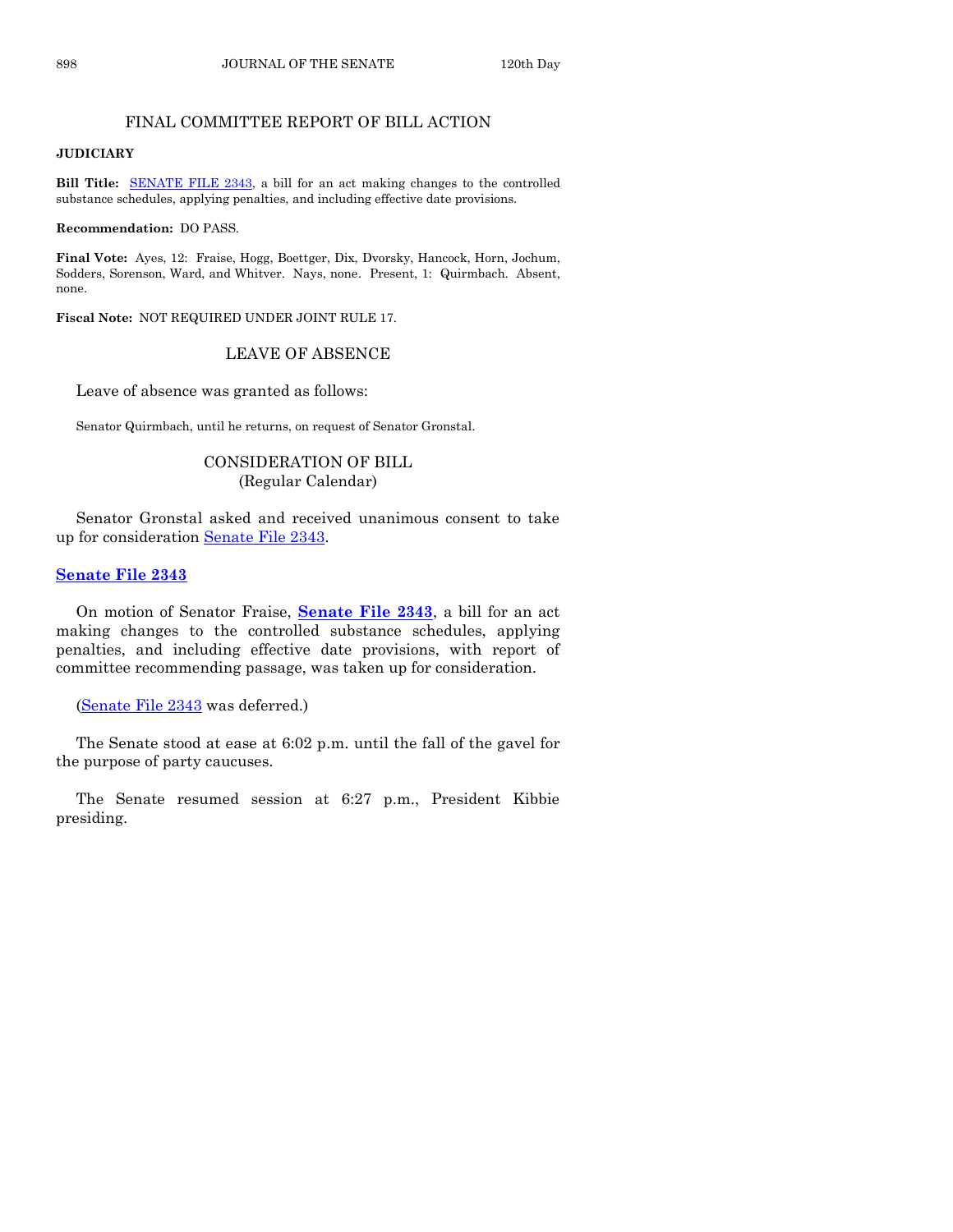# HOUSE MESSAGES RECEIVED AND CONSIDERED

The following messages were received from the Chief Clerk of the House:

MR. PRESIDENT: I am directed to inform your honorable body that the House has on May 7, 2012, appointed the conference committee to **[Senate File 466](http://coolice.legis.state.ia.us/Cool-ICE/default.asp?Category=billinfo&Service=Billbook&frame=1&GA=84&hbill=SF466)**, a bill for an act relating to residential contractors and providing a penalty, and the conference committee members on the part of the House are: the representative from Wright, Representative Iverson, Chair; the representative from Tama, Representative Horbach; the representative from Cedar, Representative Kaufmann; the representative from Crawford, Representative Muhlbauer; the representative from Polk, Representative Jo Oldson.

ALSO: That the House has on May 7, 2012, **passed** the following bill in which the concurrence of the House was asked:

**[Senate File 2342](http://coolice.legis.state.ia.us/Cool-ICE/default.asp?Category=billinfo&Service=Billbook&frame=1&GA=84&hbill=SF2342)**, a bill for an act relating to state taxation by providing specified tax credits for the construction and installation of solar energy systems and geothermal heat pumps, modifying sales and use tax provisions related to property purchased for resale, and creating a sales tax exemption for certain items purchased for use in providing vehicle wash and wax services and including effective date and retroactive and other applicability provisions.

ALSO: That the House has on May 7, 2012, **adopted** the conference committee report **and passed [Senate File 2313](http://coolice.legis.state.ia.us/Cool-ICE/default.asp?Category=billinfo&Service=Billbook&frame=1&GA=84&hbill=SF2313)**, a bill for an act relating to appropriations to certain state departments, agencies, funds, and certain other entities, providing for regulatory authority, and other properly related matters.

ALSO: That the House has on May 7, 2012, **adopted** the conference committee report **and passed [Senate File](http://coolice.legis.state.ia.us/Cool-ICE/default.asp?Category=billinfo&Service=Billbook&frame=1&GA=84&hbill=SF2321) 2321**, a bill for an act relating to the funding of, the operation of, and appropriation of moneys to the college student aid commission, the department for the blind, the department of education, and the state board of regents, and providing effective date provisions.

ALSO: That the House has on May 7, 2012, **concurred** in the Senate amendment **and passed** the following bill in which the concurrence of the House was asked:

**[House File 2460](http://coolice.legis.state.ia.us/Cool-ICE/default.asp?Category=billinfo&Service=Billbook&frame=1&GA=84&hbill=HF2460)**, a bill for an act relating to Iowa's urban renewal law and incremental taxes by modifying provisions relating to the duration of urban renewal areas, the approval, duration, and use of divisions of revenue, requiring certain reporting and auditing, and including effective date provisions.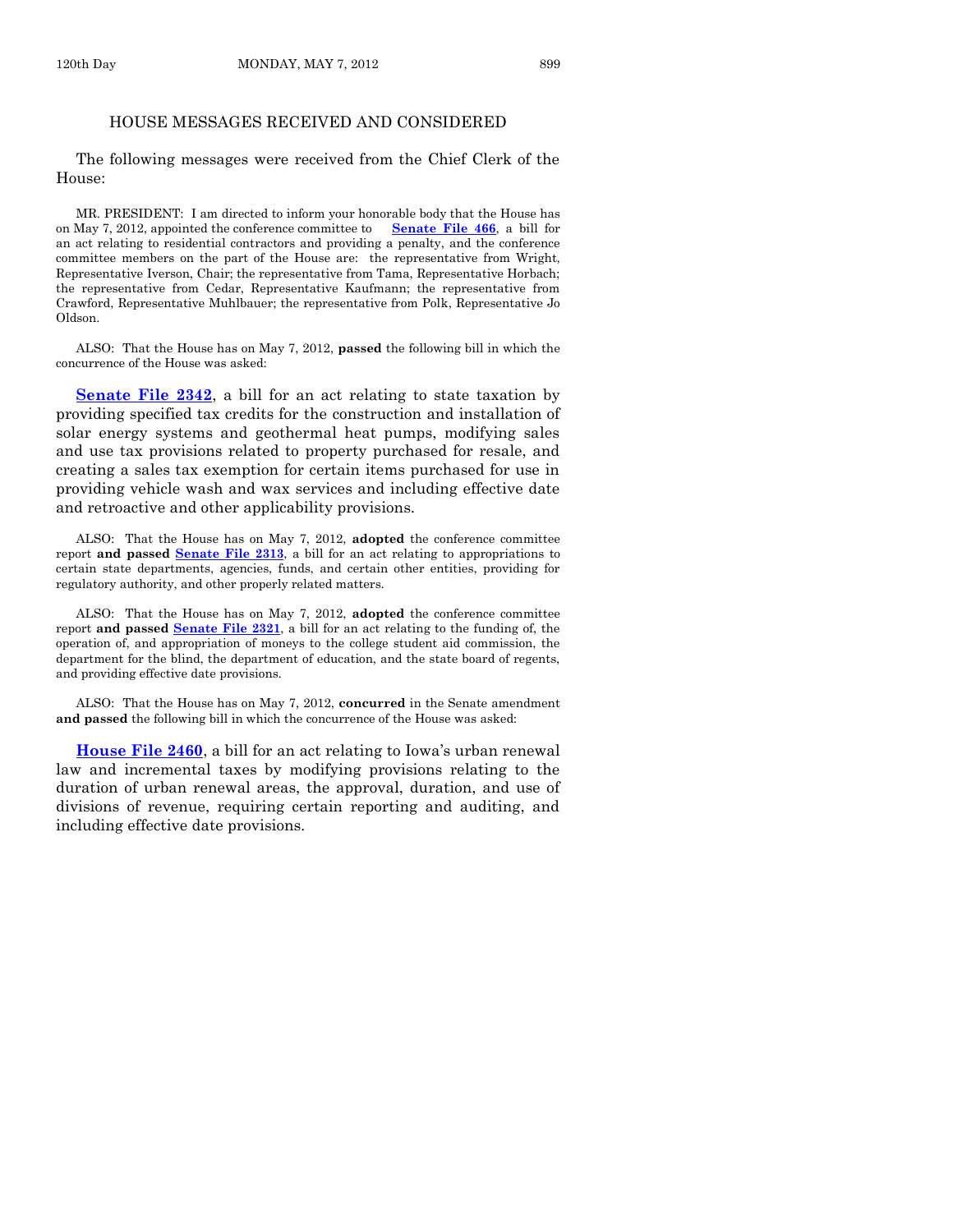# BUSINESS PENDING

# **[Senate File](http://coolice.legis.state.ia.us/Cool-ICE/default.asp?Category=billinfo&Service=Billbook&frame=1&GA=84&hbill=SF2343) 2343**

The Senate resumed consideration of **[Senate File 2343](http://coolice.legis.state.ia.us/Cool-ICE/default.asp?Category=billinfo&Service=Billbook&frame=1&GA=84&hbill=SF2343)**, a bill for an act making changes to the controlled substance schedules, applying penalties, and including effective date provisions, previously deferred.

Senator Fraise moved that the bill be read the last time now and placed upon its passage, which motion prevailed by a voice vote, and the bill was read the last time.

On the question "Shall the bill pass?" [\(S.F. 2343\)](http://coolice.legis.state.ia.us/Cool-ICE/default.asp?Category=billinfo&Service=Billbook&frame=1&GA=84&hbill=SF2343), the vote was:

Yeas, 45:

| Anderson      | Dotzler             | Horn       | Seng                  |
|---------------|---------------------|------------|-----------------------|
| Bartz         | Dvorsky             | Houser     | Seymour               |
| Beall         | Ernst               | Jochum     | Smith                 |
| Bertrand      | Feenstra            | Kapucian   | Sodders               |
| Black         | Fraise              | Kettering  | Sorenson              |
| Boettger      | Greiner             | Kibbie     | $\operatorname{Ward}$ |
| Bolkcom       | Gronstal            | Mathis     | Whitver               |
| Bowman        | Hahn                | McCoy      | Wilhelm               |
| Courtney      | Hamerlinck          | McKinley   | Zaun                  |
| Danielson     | Hancock             | Ragan      |                       |
| Dearden       | Hatch               | Rielly     |                       |
| Dix           | Hogg                | Schoenjahn |                       |
| Nays, none.   |                     |            |                       |
| Absent, 5:    |                     |            |                       |
| Bacon<br>Behn | Chelgren<br>Johnson | Quirmbach  |                       |

The bill, having received a constitutional majority, was declared to have passed the Senate and the title was agreed to.

# IMMEDIATELY MESSAGED

Senator Gronstal asked and received unanimous consent that **[Senate File 2343](http://coolice.legis.state.ia.us/Cool-ICE/default.asp?Category=billinfo&Service=Billbook&frame=1&GA=84&hbill=SF2343)** be **immediately messaged** to the House.

# ADJOURNMENT

On motion of Senator Gronstal, the Senate adjourned at 6:35 p.m. until 8:30 a.m., Tuesday, May 8, 2012.